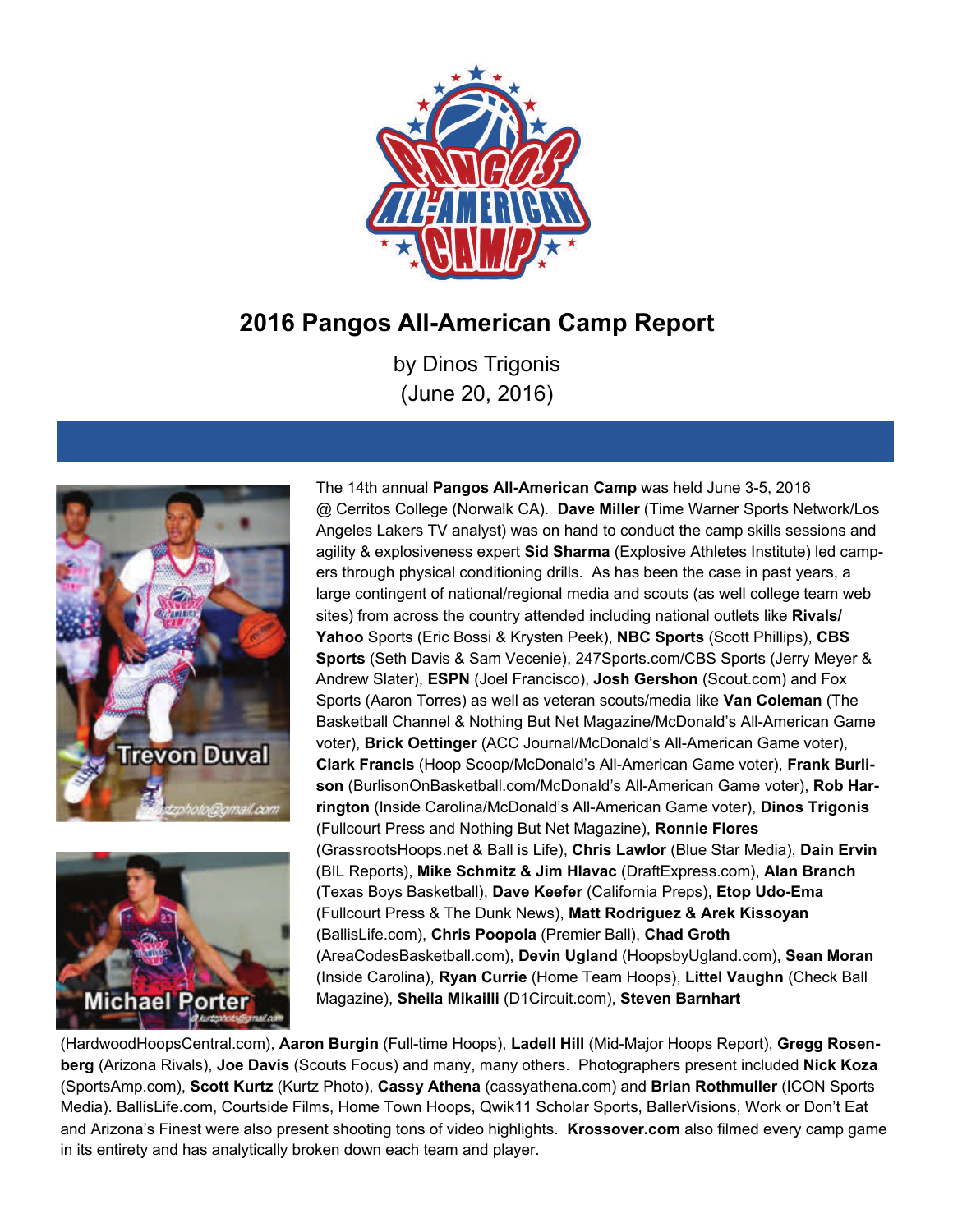The camp coaching staff was strong this year and included two former DI head coaches **Chris Walker** (Texas Tech) and **Jesse Evans** (San Francisco & Louisiana Lafayette), former DII head coach **Mark Sembrowich** (Academy of Art), **Toodie Cirincione** (of ABCD Camp fame), **Rocky Moore** (former Pasadena Muir HS & Pasadena City College coach – Jacque Vaughn's HS coach), **Bob Becker** (former Cerritos Gahr HS coach – HS coach of Caspar Ware (former Philly 76'er & 2016 MVP of French League) and former Stanford All-American/NBA player **Casey Jacobsen**.

Additionally Pac-12 officials **Bruce Hicks** and **Frank Harvey** held their annual Hicks/Harvey Officials Clinic in conjunction with the camp which resulted in a first-class effort by the three-person crews that worked the games.



Elite 2017 prospects **Trevon Duval** and **Michael Porter** were deemed by the media/ scouts in attendance as the most impressive players at this year's camp and were name camp co-MOPs.

In the Top 30 Cream of the Crop Game it was 6-9 2017 **Billy Preston** leading the Red squad to a 112-97 win over the White team with a team-high 19 points. 7-0 2017 **DeAndre Ayton** led the White team with a game-high 20 points. For their impressive efforts, Preston and Ayton were named Top 30 Game co-MVPs.

Full length Pangos All-American Camp Top 30 Game broadcast by Ball is Life: [http://ballislife.com/watch-full-game-cream-of-crop-top-25-from-pangos-camp/](http://ballislife.com/pangos-all-american-camp-was-crazy-this-year-official-mixtape/C:\Users\Scott%20Anderson.SCOTT-PC\Documents\ArcSoft%20MediaConverter)

Official Pangos All-American Camp Mix-Tape by BallisLife.com: <http://ballislife.com/pangos-all-american-camp-was-crazy-this-year-official-mixtape>

In this report we will highlight the players that were chosen to the Top 30 "Cream of the Crop" Game as well as list those selected by the media to the Top 60 "Cream of the Crop" Game.

# **2016 Pangos Cream of the Crop Top 30 Game selections (in alphabetical order):**

### Galen Alexander 6'6" 2017 Lafayette Christian (Lafayette LA)

Excellent wing prospect with ability to slash and score with the best in his class has Arizona, LSU, Arkansas and Alabama on his current list of schools. Hoop Scoop's Clark Francis calls Alexander (a NBPA Camp invitee) a "thoroughbred in transition." Alexander also has a soft touch from the perimeter and is an underrated defender. Pangos AA Camp highlights by Courtside Films:

[http://www.courtsidefilms.com/news\\_article/show/659280?referrer\\_id=1156386](http://www.courtsidefilms.com/news_article/show/659280?referrer_id=1156386%20C:\Users\Scott%20Anderson.SCOTT-PC\Documents\ArcSoft%20MediaConverter)

# **Cole Anthony 6'2" 2019 Archbishop Molloy (New York NY)**

Son of former UNLV star/NBA guard Greg Anthony is an emerging star in his own right. Crafty, skilled and deceptively athletic, Cole has the alpha male mentality to be a major factor at the next levels.

Pangos AA Camp highlights by Courtside Films:

[http://www.courtsidefilms.com/news\\_article/show/657107?referrer\\_id=1227615](http://www.courtsidefilms.com/news_article/show/657107?referrer_id=1227615%20C:\Users\Scott%20Anderson.SCOTT-PC\Documents\ArcSoft%20MediaConverter)

# **DeAndre Ayton 7'0" 2017 Hillcrest (Phoenix AZ)**

Monster post-player is a terror on both ends of the floor and is also a very underrated face-up perimeter shooter. Incredible length and agility make Ayton nearly impossible to keep off the glass where he makes a living off tip-jams and alleyoops! Ayton's 19 points sparked his White squad to the W in the Top 30 game and was named co-MVP of the contest. Talent, physical attributes and upside are so immense that I wouldn't be surprised if he is the 1st pick of 2018 NBA Draft. Pangos AA Camp highlights by Courtside Films:

[http://www.courtsidefilms.com/news\\_article/show/657279?referrer\\_id=1227615](http://www.courtsidefilms.com/news_article/show/657279?referrer_id=1227615%20C:\Users\Scott%20Anderson.SCOTT-PC\Documents\ArcSoft%20MediaConverter)

# **Victor Bailey 6'4" 2017 McNeil (Austin TX)**

Lefty WG attacks the basket with passion, has a very nice pull-up jump-shot and had a tremendous Top 30 Game here. Great bloodlines: Dad (Victor Sr.) was a NFL WR and mom (Tonja Yvette Buford-Bailey) is an Olympic track medalist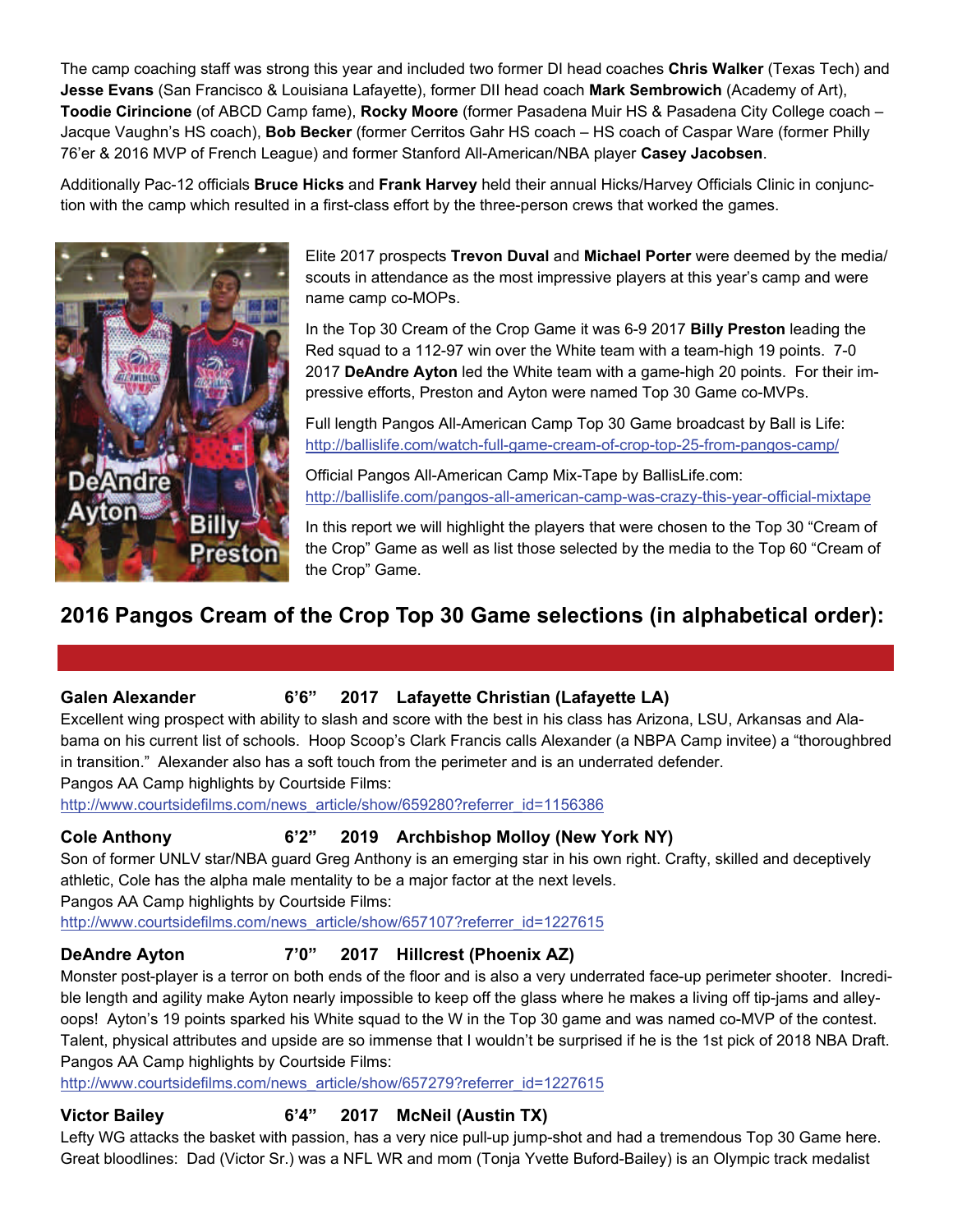





(bronze medal in the 400 meter hurdles at 1996 Olympics) and is also currently an assistant track coach at the University of Texas.

Pangos AA Camp highlights by Courtside Films: [http://www.courtsidefilms.com/news\\_article/show/658625?referrer\\_id=1227615](http://www.courtsidefilms.com/news_article/show/658625?referrer_id=1227615%20C:\Users\Scott%20Anderson.SCOTT-PC\Documents\ArcSoft%20MediaConverter)

**Charles Bassey 6'10" 2019 St. Anthony (San Antonio TX)** The nation's #1 rising sophomore is both a high-level athlete as well as skilled interior offensive player. MVP of the Pangos All-South Frosh/Soph Camp in Dallas last October, Bassey (a Nigerian import) did not disappoint here! Terrific student (3.9 GPA) is a Windex man on the glass. Bassey unofficially visited UCLA and USC after the conclusion of camp.

Pangos AA Camp highlights by Courtside Films: [http://www.courtsidefilms.com/news\\_article/show/657978?referrer\\_id=1227615](http://www.courtsidefilms.com/news_article/show/657978?referrer_id=1227615%20C:\Users\Scott%20Anderson.SCOTT-PC\Documents\ArcSoft%20MediaConverter)

**Jay Jay Chandler 6'4" 2017 Cinco Ranch (Katy TX)** Slick, lefty lead guard is equally adept scoring the rock as he is creating for teammates. Started camp in grand fashion – erupting for 30+ points on opening night. Chandler is hearing from Cal, Arizona, Arkansas, Oregon, Memphis, Georgia Tech, USC, Butler, Baylor and SMU.

Pangos AA Camp highlights by Courtside Films: [http://www.courtsidefilms.com/news\\_article/show/659034?referrer\\_id=1227615](http://www.courtsidefilms.com/news_article/show/659034?referrer_id=1227615%20C:\Users\Scott%20Anderson.SCOTT-PC\Documents\ArcSoft%20MediaConverter)

# **Dhamir Cosby-Roundtree 6'8" 2017 Neumann-Goretti (Philadelphia PA)**

Quick and bouncy Villanova-bound PF was very active all camp long. Dhamir has a nose for the ball – averaging 18.8 ppg here (good for #2 scorer at the camp). Very good student (3.4 GPA) is a NBPA Camp invitee.

Pangos AA Camp highlights by Courtside Films: [http://www.courtsidefilms.com/news\\_article/show/658823?referrer\\_id=1227615](http://www.courtsidefilms.com/news_article/show/658823?referrer_id=1227615)

**Hamidou Diallo 6'6" 2017 Putnam Science (Putnam CT)** Arguably the camp's and nation's best wing athlete is also a player with improved shooting and ball skills. Diallo doesn't just dunk on helpless defenders, he "bodies" them! Hamidou just made 1st the cut of the USA Basketball U18 tryouts in Colorado Springs CO and is a prime target for Kentucky, UConn, Duke, Kansas, Alabama, Arizona and Syracuse.

Pangos AA Camp highlights by Courtside Films: [http://www.courtsidefilms.com/news\\_article/show/656464?referrer\\_id=1227615](http://www.courtsidefilms.com/news_article/show/656464?referrer_id=1227615%20C:\Users\Scott%20Anderson.SCOTT-PC\Documents\ArcSoft%20MediaConverter)

**Trevon Duval 6'4" 2017 API (Dallas TX)**

Duval is considered the nation's top PG by many and for good reason – his ability to elude and explode past defenders (especially with a lethal 1st step) as well as distribute the rock with precision makes him a very effective floor general. Trevor is also an impressive finisher at the rim and a bona-fide winner (his camp team went undefeated during the weekend). Duval's ability to execute "pick-and-roll" situations is of a pro-quality. Duval's terrific play here earned him a share of camp MOP honors (with Michael Porter) and is a top recruiting target for Villanova, Arizona, Duke, Kansas, Maryland, Louisville, Syracuse, Baylor, Indiana and UConn.

Pangos AA Camp highlights by Courtside Films: [http://www.courtsidefilms.com/news\\_article/show/656447?referrer\\_id=1227615](http://www.courtsidefilms.com/news_article/show/656447?referrer_id=1227615%20C:\Users\Scott%20Anderson.SCOTT-PC\Documents\ArcSoft%20MediaConverter)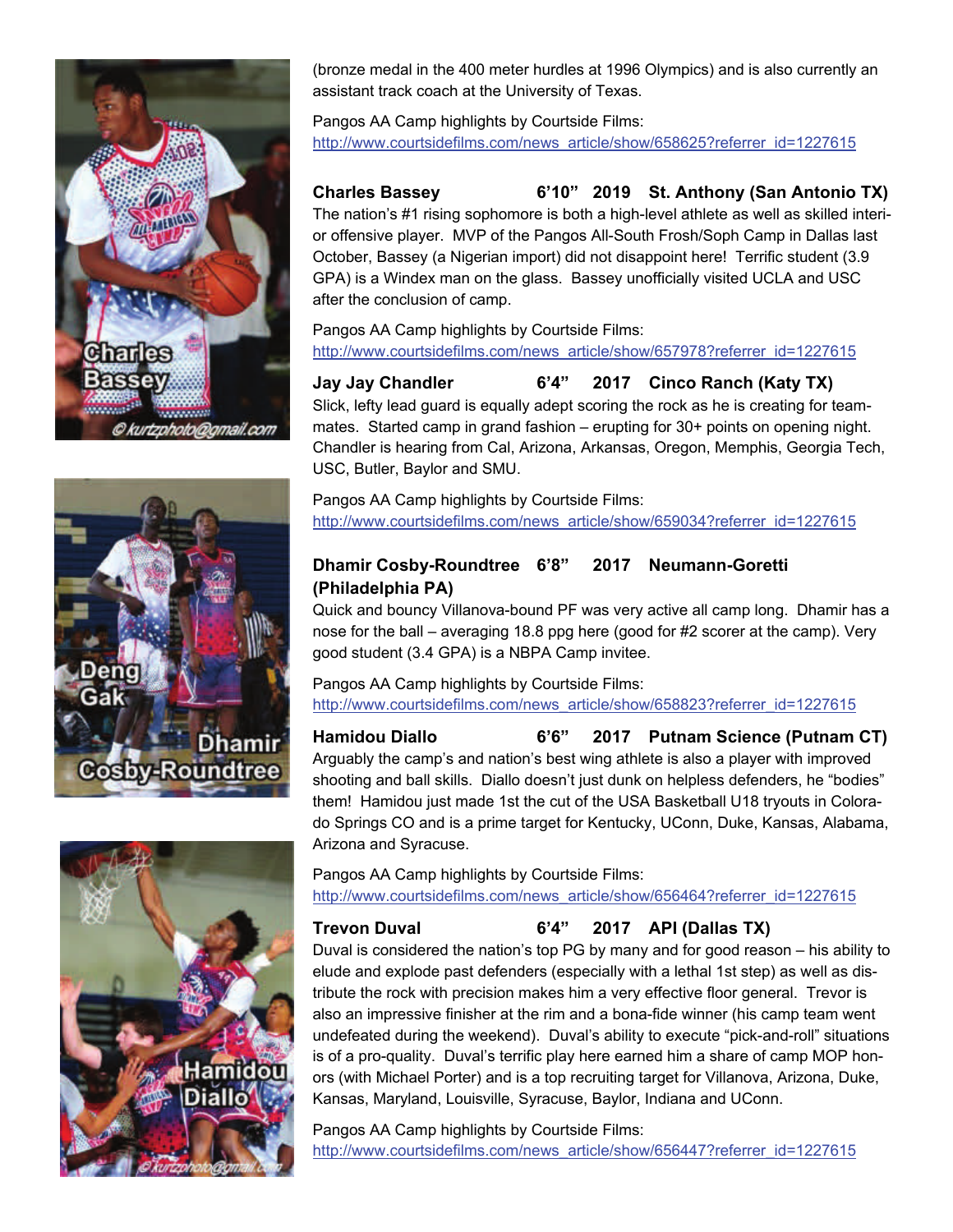

# **Spencer Freedman 6'1" 2018 Mater Dei (Santa Ana CA)**

Quintessential floor general knows how to utilize offense weapons playing alongside of him. Off the charts student (4.3 GPA) is a pin-point passer as well a legitimate threat from the 3-point arc. Followed up an excellent performance here with an impressive effort at the Nike Elite 100 Camp in St. Louis MO. Stanford, USC, Virginia and Harvard are among the many schools recognizing the skills of this 2016 NBPA Camp invitee.

Pangos AA Camp highlights by Courtside Films: [http://www.courtsidefilms.com/news\\_article/show/659964?referrer\\_id=1156386](http://www.courtsidefilms.com/news_article/show/659964?referrer_id=1156386C:\Users\Scott%20Anderson.SCOTT-PC\Documents\ArcSoft%20MediaConverter)

**Hasahn French 6'7" 2017 Commonwealth Academy (Springfield MA)**

Authoritative PF plays much bigger than height and is one of the toughest 2017 players that takes no plays off! Hearing from Arizona State, Providence, Marquette, Seton Hall, Minnesota, Cincinnati, St. John's, Temple and UMass.

Pangos AA Camp highlights by Courtside Films: [click here](http://www.courtsidefilms.com/news_article/show/657595?referrer_id=1227615C:\Users\Scott%20Anderson.SCOTT-PC\Documents\ArcSoft%20MediaConverterC:\Users\Scott%20Anderson.SCOTT-PC\Documents\ArcSoft%20MediaConverter)

# **Deng Gak 6'10" 2017 Blair Academy (Blairstown NJ)**

Very long and athletic PF runs floor extremely well and is a terrific finisher in transition as well as a legitimate shotblocker. Terrific student (4.3 GPA) is hearing from Duke, Miami FL, St. Louis, Kansas, Oklahoma State and Indiana.

### Pangos AA Camp highlights by Courtside Films:

[http://www.courtsidefilms.com/news\\_article/show/656496?referrer\\_id=1227615](http://www.courtsidefilms.com/news_article/show/656496?referrer_id=1227615C:\Users\Scott%20Anderson.SCOTT-PC\Documents\ArcSoft%20MediaConverter)

# **Marcus Garrett 6'6" 2017 Skyline (Dallas TX)**

National sleeper is a multi-dimensional lead guard that has excellent floor vision and good basketball IQ. Garrett's stock is definitely on the rise as he has been offered by the likes of Kansas, Oregon and UConn.

#### Pangos AA Camp highlights by Courtside Films:

http://www.courtsidefilms.com/news\_article/show/659913?referrer\_id=1156386

# **RaiQuan Gray 6'8" 2017 Dillard (Ft. Lauderdale FL)**

Physical PF is a real force on the boards. Gray is hearing from Baylor, Auburn, Cincinnati, Clemson, USC, Florida, Florida State, Ole Miss and Oklahoma State.

Pangos AA Camp highlights by Courtside Films: http://www.courtsidefilms.com/news\_article/show/659199?referrer\_id=1227615

### **Quade Green 6'0" 2017 Newman-Goretti (Philadelphia PA)**

Pooh Richardson-type Philly playmaker is the kind of team leader any coach would love to have direct their team! Villanova, Syracuse, Duke, Kentucky, Louisville and Oregon are among the many elite schools desiring the services of this terrific passer and hardnosed defender.

Pangos AA Camp highlights by Courtside Films: [http://www.courtsidefilms.com/news\\_article/show/658128?referrer\\_id=1227615](http://www.courtsidefilms.com/news_article/show/658128?referrer_id=1227615C:\Users\Scott%20Anderson.SCOTT-PC\Documents\ArcSoft%20MediaConverter)

# **Jaylen Hands 6'3" 2017 Balboa Prep (San Diego CA)**

Speedy point has ability to knock down 3-pointers with consistency as well as elevate to finish above the rim. UCLA-bound playmaker possesses beautiful change of speeds with the rock and is an accurate passer. Excellent student (3.9 GPA) is also a NBPA Camp invitee.

Pangos AA Camp highlights by Courtside Films: [http://www.courtsidefilms.com/news\\_article/show/657367?referrer\\_id=1227615](http://www.courtsidefilms.com/news_article/show/657367?referrer_id=1227615)

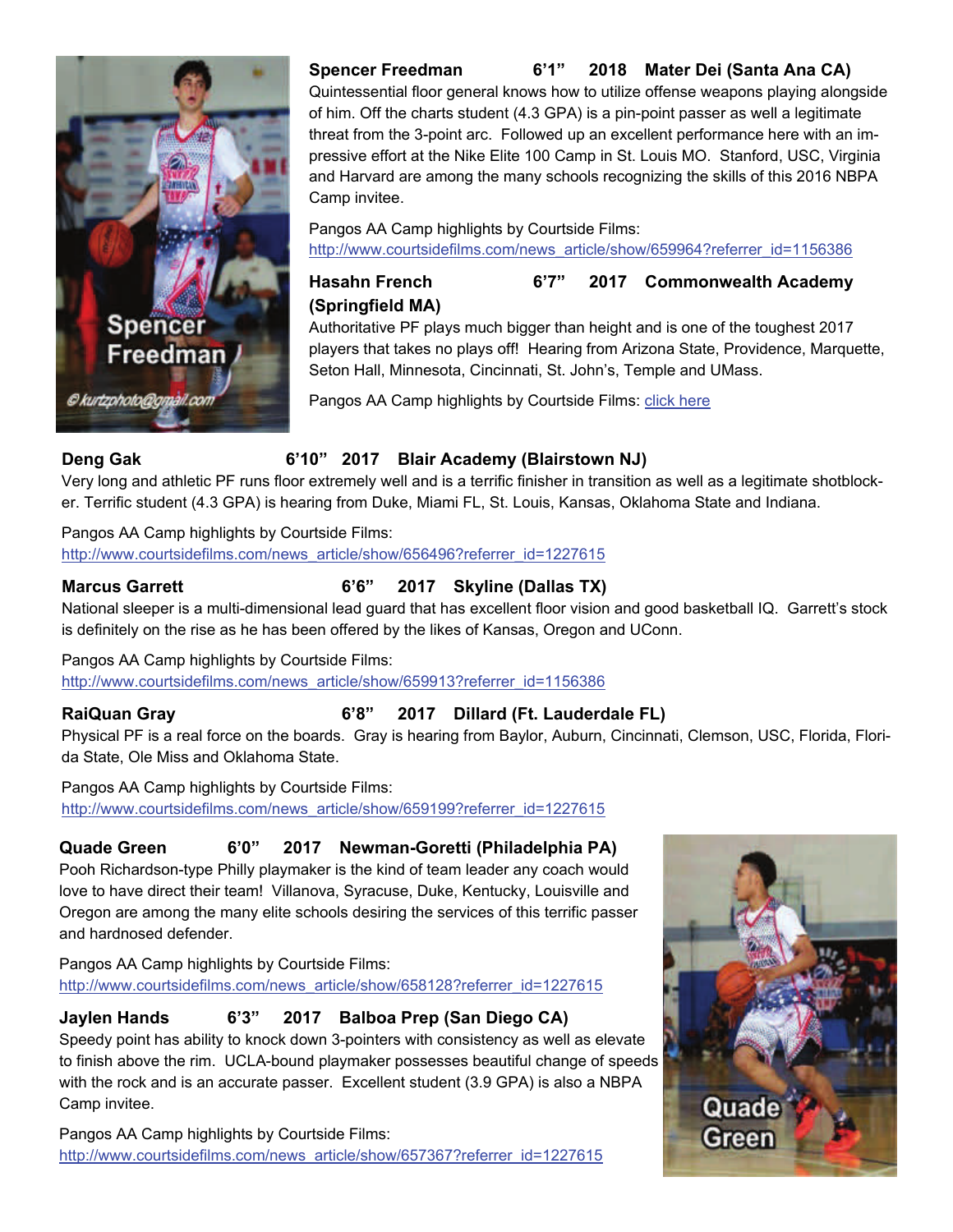





**Brandon Huffman 6'9" 2017 Word of God (Raleigh NC)**

One of the surprises of the camp originally hails from Alaska. Very strong, energetic and bouncy post is a real problem in the paint! Huffman has been offered by Georgia, Rutgers, TCU, South Carolina, VCU, New Mexico, Ole Miss, Baylor and Tennessee and I expect that list to get longer before it gets shorter. Proved he was a Top 100 caliber prospect here!

Pangos AA Camp highlights by Courtside Films:

[http://www.courtsidefilms.com/news\\_article/show/657365?referrer\\_id=1227615](http://www.courtsidefilms.com/news_article/show/657365?referrer_id=1227615C:\Users\Scott%20Anderson.SCOTT-PC\Documents\ArcSoft%20MediaConverter)

# Ira Lee 6'8" 2017 Prolific Prep (Napa CA)

Ira is an assertive, confident and high-motor PF that produces every time he laces them up! Excellent rebounder and finisher through contact on the block, he is also a very underrated perimeter shooter. Very good student (3.5 GPA) is getting serious interest from the likes of Arizona, Cal, USC, Oregon and Texas.

Pangos AA Camp highlights by Courtside Films: [click here](http://www.courtsidefilms.com/news_article/show/657716?referrer_id=1227615C:\Users\Scott%20Anderson.SCOTT-PC\Documents\ArcSoft%20MediaConverter)

#### **Brandon McCoy 6'11" 2017 Cathedral Catholic (San Diego CA)**

McCoy got hurt at the start of camp and his playing time was limited here. Nonetheless this big man and Top 10 national prospect is an impact rebounder and defender with an improved shooting touch. McCoy has been prioritized by the likes of Arizona, Kansas, UCLA, Oregon, USC, UConn, Cal, San Diego State and many other elite programs.

# **Charles O'Bannon Jr. 6'6" 2017 Bishop Gorman (Las Vegas NV)**

Big time wing scorer is a dangerous 3-point marksman that averaged 15.0 ppg here (good for #9 scorer in the camp. Son of Charles O'Bannon Sr. (star F on UCLA's 1995 NCAA title squad) had a camp-high game of 33 points. Chuck is getting serious attention from the likes of UCLA, Texas, Cal, Kansas, UNLV, Washington, NC State, Arizona and USC.

Pangos AA Camp highlights by Courtside Films: [click here](http://www.courtsidefilms.com/news_article/show/658503?referrer_id=1227615C:\Users\Scott%20Anderson.SCOTT-PC\Documents\ArcSoft%20MediaConverter)

### **Michael Porter 6'9" 2017 Father Tolten (Columbia MO)**

Smooth and polished offensive machine was fantastic here – being named camp co-MOP (along with Trevon Duval). Missed the Top 30 Game – left camp early on Sunday to start his official visit to Washington where his father Michael Sr. was recently named an assistant on Lorenzo Romar's staff. Great student (4.0 GPA) will transfer to Seattle WA area for senior season.

Pangos AA Camp highlights by Courtside Films: [click here](http://www.courtsidefilms.com/news_article/show/656315?referrer_id=1227615C:\Users\Scott%20Anderson.SCOTT-PC\Documents\ArcSoft%20MediaConverter) 

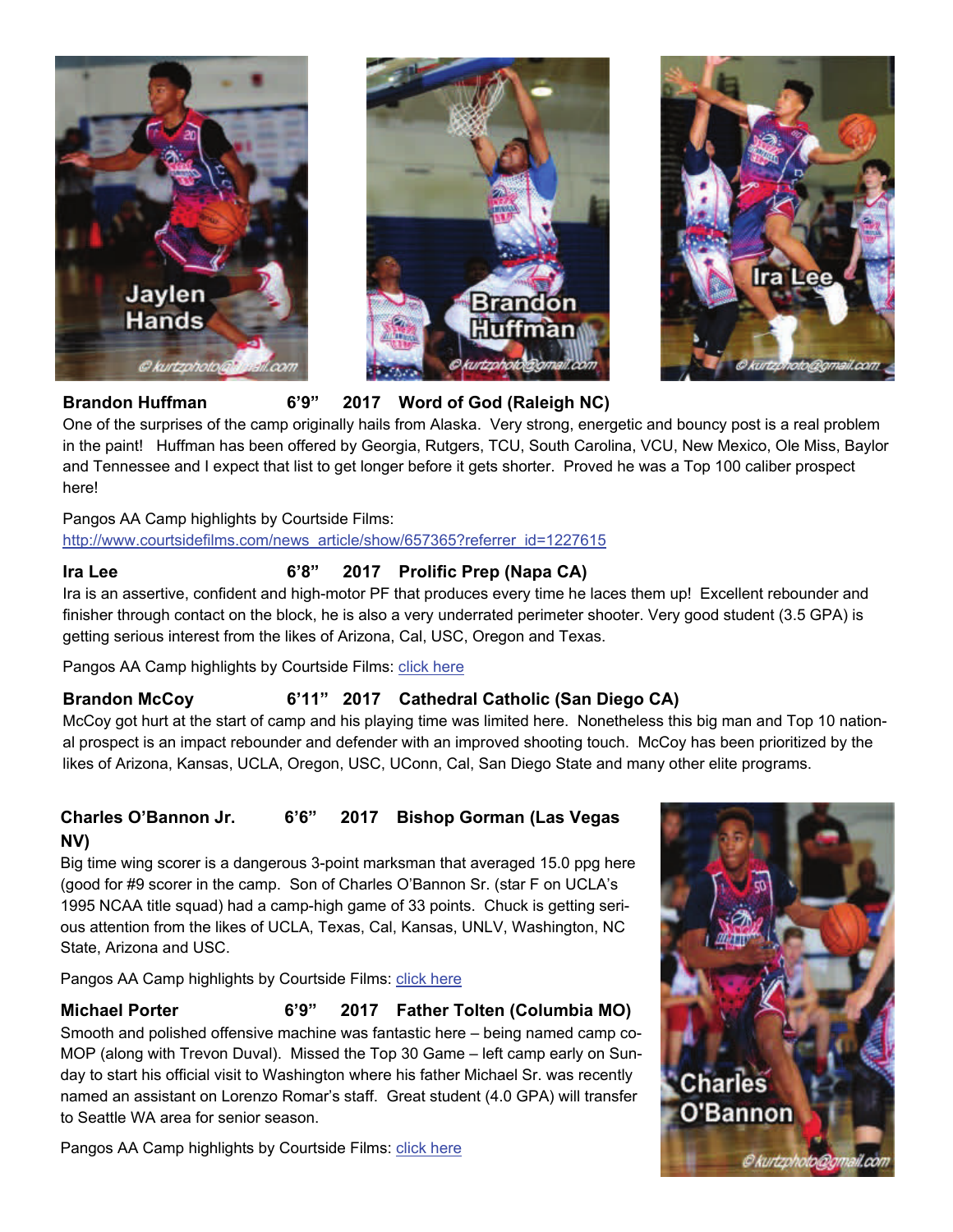# **Billy Preston 6'9" 2017 Oak Hill Academy (Mouth of Wilson VA)**

Camp's leading scorer (20.3 ppg) is a high-octane scoring forward whose best attributes are, according to Hoop Scoop's Clark Francis, "his ability to rebound, block shots, score around the basket and be a physical presence in the post." Preston (whose game-high 20 points in Top 30 Game earned him co-MVP honors of that contest) also has deep range on his smooth jump shot. Final list of schools include Kansas, USC, Arizona, Kentucky and Maryland.

# Pangos AA Camp highlights by Courtside Films: [http://www.courtsidefilms.com/news\\_article/show/657266?referrer\\_id=1227615](http://www.courtsidefilms.com/news_article/show/657266?referrer_id=1227615%20%20C:\Users\Scott%20Anderson.SCOTT-PC\Documents\ArcSoft%20MediaConverter)







**David Singleton 6'4" 2018 Bishop Montgomery (Torrance CA)** Excellent student (3.9 GPA) and very versatile guard opened camp on Friday night with a 30 point game and then proceeded to show his passing skills during the remainder of the camp (was #2 in camp in assists). This NBPA Camp invitee's fine play here earned him a well-deserved spot in the Top 30 Game (1 of only 4 2018 players selected for that contest). Schools showing interest include Arizona, UCLA, Stanford, Duke, Michigan, Oregon, Cal, Georgetown, UConn, Kansas, Washington, Colorado, Marquette, Iowa, Gonzaga, Harvard, Princeton, Rutgers and UNLV.

Pangos AA Camp highlights by Courtside Films:

[http://www.courtsidefilms.com/news\\_article/show/657463?referrer\\_id=1227615](http://www.courtsidefilms.com/news_article/show/657463?referrer_id=1227615%20%20C:\Users\Scott%20Anderson.SCOTT-PC\Documents\ArcSoft%20MediaConverter)

**D'shawn Schwartz 6'6" 2017 Sand Creek (Colorado Springs CO)** Strong and athletic lefty WF competes with energy on both ends and is an excellent slashing scorer and perimeter defender. Schwartz was invited to USA Basketball's U17 National Team try-out. Outstanding student (4.07 GPA) is hearing from the likes of Stanford, Colorado, UConn, Cal, Oregon, UNLV, Vanderbilt, Washington State, Rice, Nebraska, VCU and Harvard.

### Pangos AA Camp highlights: [https://www.youtube.com/watch?v=1bkh57h\\_p7w&feature=youtu.be](https://www.youtube.com/watch?v=1bkh57h_p7w&feature=youtu.beC:\Users\Scott%20Anderson.SCOTT-PC\Documents\ArcSoft%20MediaConverter)

# **Javonte Smart 6'4" 2018 Scotlandville Magnet (Baton Rouge LA)**

Talented lead guard can slice and dice through opposing defenses as well as drain long-range "3"s. Very good student (3.8 GPA) was just selected to the USA U17 squad that will play at the FIBA World championships in Spain. Smart is currently ranked #4 in the nation by the 247Sports.com composite 2018 rankings.

Javonte Smart highlights by Courtside Films: [http://www.courtsidefilms.com/news\\_article/show/658450?referrer\\_id=1156386](http://www.courtsidefilms.com/news_article/show/658450?referrer_id=1156386%20C:\Users\Scott%20Anderson.SCOTT-PC\Documents\ArcSoft%20MediaConverter)

**Ethan Thompson 6'5" 2017 Bishop Montgomery (Torrance CA)** Smooth and high-scoring lead guard with top-notch grades (4.2 GPA) averaged 18.5 ppg here – good for 4th best in the camp. Thompson fine play here (and this spring) has propelled him into serious consideration for the 2017 McDonald's All-American Game and was pegged by Clark Francis as the #7 best player at this loaded camp. Oregon State, Stanford, Arizona, Cal and Syracuse are among the schools that have offered.

Pangos AA Camp highlights by Courtside Films: [http://www.courtsidefilms.com/news\\_article/show/656466?referrer\\_id=1227615](http://www.courtsidefilms.com/news_article/show/656466?referrer_id=1227615C:\Users\Scott%20Anderson.SCOTT-PC\Documents\ArcSoft%20MediaConverter)

Gary Trent Jr. 6'5" 2017 Apple Valley (St. Paul MN) Dynamic scorer has NBA range and ultra-confidence in his jump shot! Did not disappoint here – averaging 18.7 ppg (#3 scorer in camp). Trent (an underrated passer) unofficially visited UCLA after the conclusion of camp. The Bruins, along with Duke, Kentucky, Michigan State and Ohio State appear to be the leaders for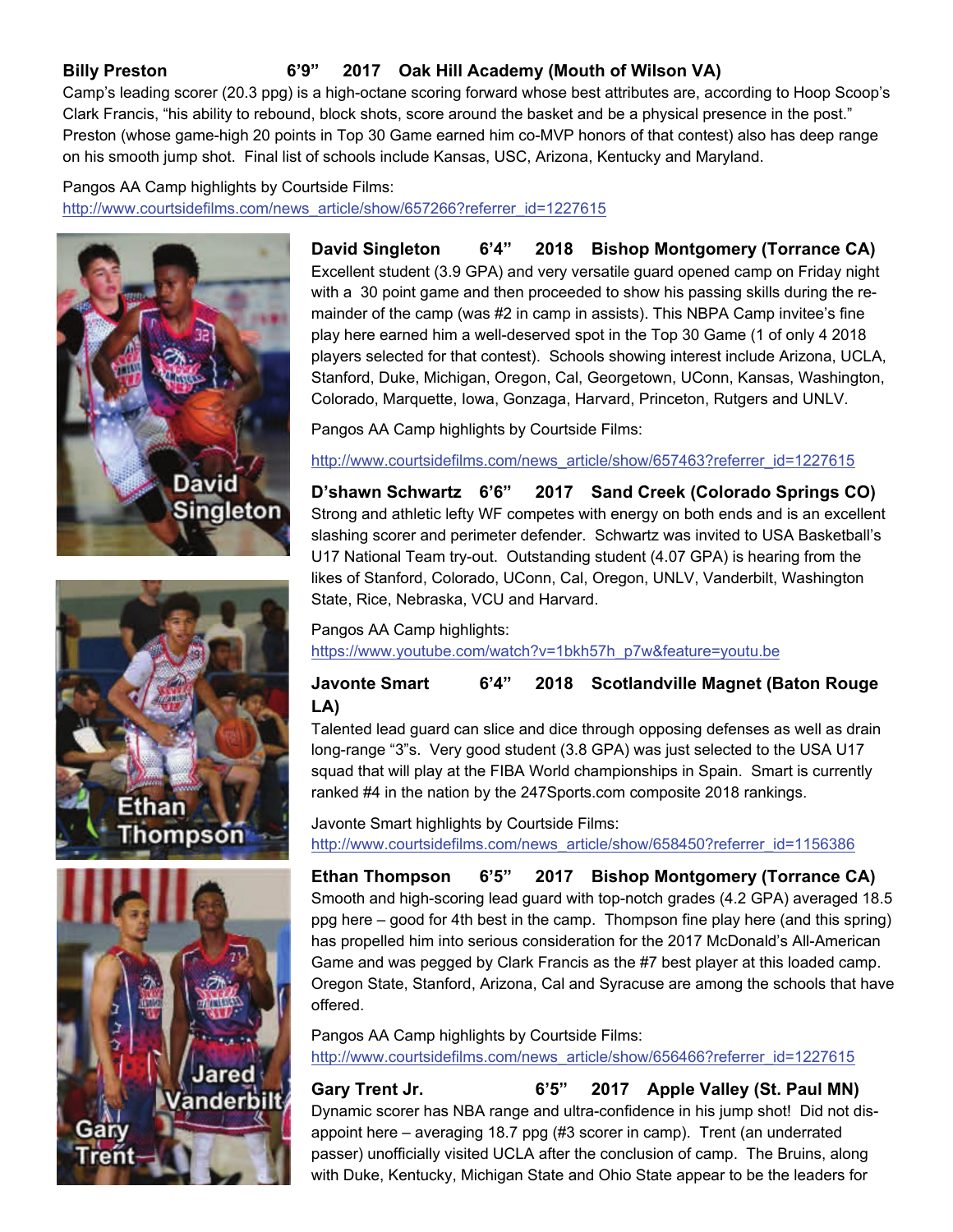Trent at the moment. Trent was just selected to the USA U17 squad that will travel to Spain for the FIBA World Championships later this month (he led the USA U16 team to a FIBA Americas Gold Medal last year).

Pangos AA Camp highlights by Courtside Films: [click here](http://www.courtsidefilms.com/news_article/show/656940?referrer_id=1227615C:\Users\Scott%20Anderson.SCOTT-PC\Documents\ArcSoft%20MediaConverter)

**Jared Vanderbilt 6'8" 2017 Victory Prep (Houston TX)**

Talented ballhandler is a terrific passer as well as productive rebounder! This 5-star prospect (#13 in 247Sports.com's national composite) is a versatile player that can play multiple positions and is a real match-up problem! Terrific student (4.3 GPA) is getting serious attention from the likes of Kentucky, Texas, Kansas, Baylor, Oregon and Arizona.

Pangos AA Camp highlights by Courtside Films: [http://www.courtsidefilms.com/news\\_article/show/657320?referrer\\_id=1227615](http://www.courtsidefilms.com/news_article/show/657320?referrer_id=1227615%20%20%20%20C:\Users\Scott%20Anderson.SCOTT-PC\Documents\ArcSoft%20MediaConverter)



**Isaiah Washington 6'1" 2017 St. Raymond's (New York NY)** Jitter-bug PG is hard to contain off the bounce and is an excellent passer. Isaiah also showed that he had a scoring touch here – averaging 16.8 ppg (good for #6 in the camp). Leaders for this NBPA Camp invitee are Minnesota, Seton Hall, VCU & New Mexico.

Pangos AA Camp highlights by Courtside Films: click here

**PJ Washington 6'7" 2017 Findlay Prep (Henderson NV)** Talented and bouncy hybrid-forward (with a 7'2" wingspan) is a consistent productive force no matter where he steps foot on the court! Very good student (3.6 GPA) has Kentucky, North Carolina, Arizona, Texas and Michigan State in hot pursuit! PJ made the 1st cut for the USA U18 squad that will travel to Chile for FIBA Americas in July.

Pangos AA Camp highlights by Courtside Films: [click here](http://www.courtsidefilms.com/news_article/show/657713?referrer_id=1227615%20%20C:\Users\Scott%20Anderson.SCOTT-PC\Documents\ArcSoft%20MediaConverter) 

### **Emmitt Williams 6'8" 2018 IMG (Bradenton FL)**

Williams is a hard-working, active and athletic young forward that is receiving serious interest from a plethora of schools including Florida, Miami FL, Pittsburgh, Virginia, Louisville, Wake Forest, Oklahoma, Memphis, LSU, Indiana, Georgia, Texas A&M and Central Florida.

Pangos AA Camp highlights by Courtside Films: http://www.courtsidefilms.com/news\_article/show/657207?referrer\_id=1227615

# **Keith Williams 6'5" 2017 Bishop Loughlin (Brooklyn NY)**

Sharp-shooting wing with excellent slashing ability has Oklahoma State, Dayton, St. Louis and Rutgers in pursuit. Keith averaged an impressive 17.5 ppg here (good for #4 in camp).

Keith Williams highlights by Courtside Films: [http://www.courtsidefilms.com/news\\_article/show/660429?referrer\\_id=1156386](http://www.courtsidefilms.com/news_article/show/660429?referrer_id=1156386C:\Users\Scott%20Anderson.SCOTT-PC\Documents\ArcSoft%20MediaConverter)

# **Trae Young 6'2" 2017 Norman (Norman OK)**

Skilled lead guard is a high scoring offensive threat and impressive on-point passer! Very good student (3.4 GPA) is the object of attention from the likes of Kentucky, Kansas, Oklahoma, Texas, Washington, Oklahoma State and Texas Tech (dad's alma mater). 2-time Pangos AA Camp Top 30 Game selection scored 12 points in top contest this year.

Pangos AA Camp highlights by Courtside Films: [http://www.courtsidefilms.com/news\\_article/show/656406?referrer\\_id=1227615](http://www.courtsidefilms.com/news_article/show/656406?referrer_id=1227615%20%20%20C:\Users\Scott%20Anderson.SCOTT-PC\Documents\ArcSoft%20MediaConverter)

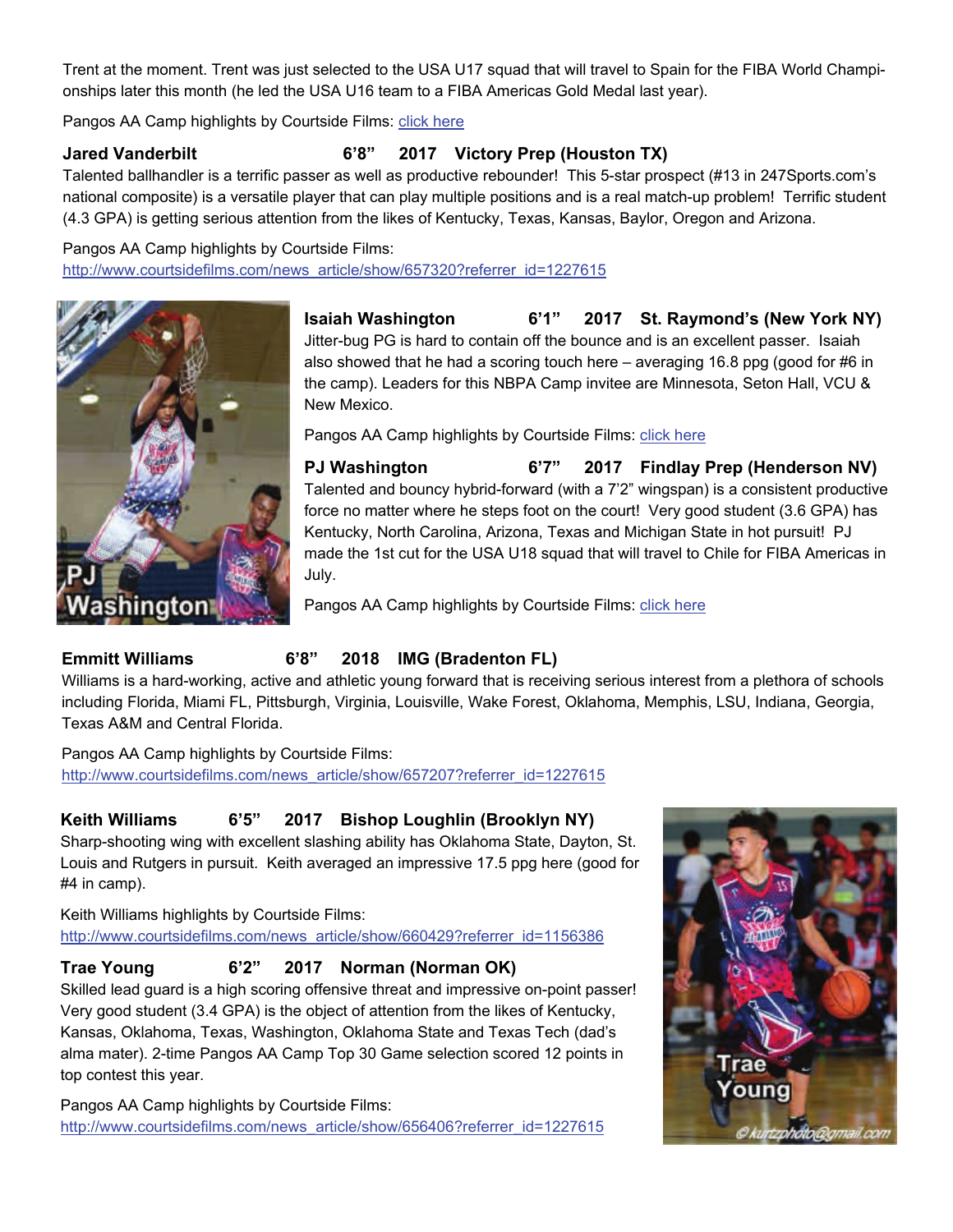# **2016 Pangos Cream of the Crop Top 60 Game selections (in alphabetical order):**



**Jose Alvarado 6'0" 2017 Christ the King (Middle Village NY)** Consummate floor general has total command of any squad he directs and sets the table as good as any waiter of any exclusive NYC restaurant CBS Sports' Jon Rothstein dines at!

Pangos AA Camp highlights by Courtside Films: http://www.courtsidefilms.com/news\_article/show/658551?referrer\_id=1227615

**Precious Achiuwa 6'7" 2019 Our Savior of Lutheran (Bronx NY)** Very promising forward excels in transition and his combination of athleticism, length and skills reminds me of a young Trevor Ariza (Houston Rockets).

Pangos AA Camp highlights by Courtside Films: [http://www.courtsidefilms.com/news\\_article/show/658851?referrer\\_id=1227615](http://www.courtsidefilms.com/news_article/show/658851?referrer_id=1227615C:\Users\Scott%20Anderson.SCOTT-PC\Documents\ArcSoft%20MediaConverter)

#### **Eric Ayala 6'4" 2018 Putnam Science (Putnam CT)**

Strong wing with a potent 3-point shot has also competed on the international level with the Puerto Rican National Team.

Pangos AA Camp highlights by Courtside Films:

[http://www.courtsidefilms.com/news\\_article/show/657735?referrer\\_id=1227615](http://www.courtsidefilms.com/news_article/show/657735?referrer_id=1227615C:\Users\Scott%20Anderson.SCOTT-PC\Documents\ArcSoft%20MediaConverter)

# **David Beatty 6'3" 2017 St. Benedict's (Newark NJ)**

Bouncy SG and excellent slashing scorer just received a UConn offer. Pangos AA Camp highlights by Courtside Films: [http://www.courtsidefilms.com/news\\_article/show/658719?referrer\\_id=1227615](http://www.courtsidefilms.com/news_article/show/658719?referrer_id=1227615C:\Users\Scott%20Anderson.SCOTT-PC\Documents\ArcSoft%20MediaConverter)

#### **Jules Bernard 6'6" 2018 Windward (Los Angeles CA)**

Active swingman is always in attack mode and this lefty has nice ability to pull-up and knock down jump shots from midrange. Very good student (3.5 GPA) has been offered by the likes of UCLA, USC, and Stanford.

#### Pangos AA Camp highlights by Courtside Films:

[http://www.courtsidefilms.com/news\\_article/show/659200?referrer\\_id=1156386](http://www.courtsidefilms.com/news_article/show/659200?referrer_id=1156386C:\Users\Scott%20Anderson.SCOTT-PC\Documents\ArcSoft%20MediaConverter)

#### **JaVonni Bickham 6'7" 2018 Minnehaha Academy (Minneapolis MN)**

Physical forward competes with regularity on the glass and can catch and score in traffic. Hearing from Minnesota, USC, Colorado, Oregon State, Stanford and Memphis. Plays AAU ball for Wisconsin United.

### **RJ Cole 6'1" 2017 St. Anthony (Jersey City NJ)**

Amazing student (4.4 GPA) is a very underrated scorer as well as prospect. Cole is the leading 3-point shooter for the NJ Playaz in this year's Nike EYBL (50.7%).

#### **Zack Dawson 6'4" 2017 South Miami (South Miami FL)**

Quick and crafty combo-guard is hard to contain off the dribble. Dawson just committed to Oklahoma State after unofficially visiting Stillwater last week. Zack has also received interest from the likes of Louisville, Arizona, Kansas State and South Carolina.

Pangos AA Camp highlights by Courtside Films: [http://www.courtsidefilms.com/news\\_article/show/658159?referrer\\_id=1227615](http://www.courtsidefilms.com/news_article/show/658159?referrer_id=1227615C:\Users\Scott%20Anderson.SCOTT-PC\Documents\ArcSoft%20MediaConverter)

**Timmel Eggleston 6'8" 2017 Brewster Academy (Wolfeboro NH)** "Melo" is a Wake Forest-bound SF with nice ability to finish in transition. Clinton MD native is a good student (3.4 GPA).

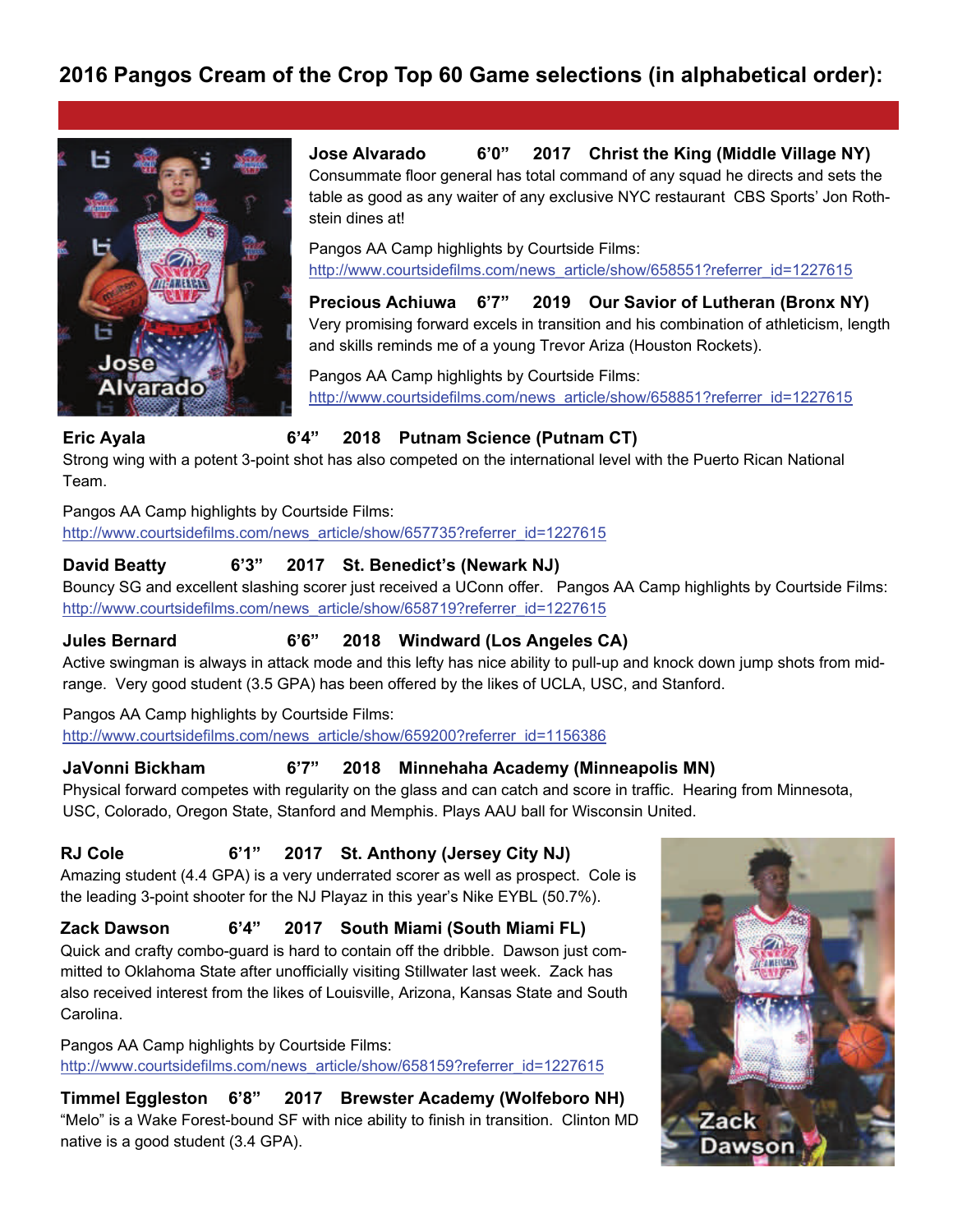#### **Kamaka Hepa 6'9" 2018 Jefferson (Portland OR)**

Barrow, Alaska native is 4.0 student with excellent hoop instincts and skills. Hepa just moved to the Portland OR area for his soph season (presently attends Jefferson HS). Talented young PF has been offered by Texas, Oregon, Nebraska, Miami FL and Oklahoma and is receiving serious interest from Stanford, Cal, Gonzaga, Washington and Oregon State.

# **Curtis Hollis 6'7" 2017 API (Dallas TX)**

Very athletic swingman is a terror in transition. Hollis visited USC after the conclusion of camp. Other schools involved are TCU, SMU and Tulsa.

Pangos AA Camp highlights by Courtside Films: [click here](http://www.courtsidefilms.com/news_article/show/659045?referrer_id=1227615C:\Users\Scott%20Anderson.SCOTT-PC\Documents\ArcSoft%20MediaConverter)

# **Isiah Jacey 6'9" 2017 Sunrise Christian (Belair KS)**

Springy PF has the strength to mix it up inside. Ellison, Texas native is hearing from Texas A&M, Baylor, Oklahoma, TCU, Georgia, SMU, Memphis, Virginia Tech and Georgia Tech.

Pangos AA Camp highlights by Courtside Films: [click here](http://www.courtsidefilms.com/news_article/show/659584?referrer_id=1156386C:\Users\Scott%20Anderson.SCOTT-PC\Documents\ArcSoft%20MediaConverter)





**Theo John 6'9" 2017 Champlin Park (Brooklyn Park MN)** Very improved PF is a rugged rebounder and dependable interior scorer. John unofficially visited UCLA after the conclusion of camp and is also getting high interest from Oklahoma, Minnesota, Marquette, Wisconsin, Illinois and Iowa.

Pangos AA Camp highlights by Courtside Films: [http://www.courtsidefilms.com/news\\_article/show/659403?referrer\\_id=1156386](http://www.courtsidefilms.com/news_article/show/659403?referrer_id=1156386%20C:\Users\Scott%20Anderson.SCOTT-PC\Documents\ArcSoft%20MediaConverter)

#### **Nassir Little 6'6" 2018 Oakleaf (Jacksonville FL)**

Florida forward is an emerging national name in this 2018 class. Great student (4.3 GPA) is hearing from tons of high-majors including Florida, Florida State, Stanford, USC, Virginia, Miami FL, Louisville and VCU.

Pangos AA Camp highlights by Courtside Films: [http://www.courtsidefilms.com/news\\_article/show/658073?referrer\\_id=1227615](http://www.courtsidefilms.com/news_article/show/658073?referrer_id=1227615%20C:\Users\Scott%20Anderson.SCOTT-PC\Documents\ArcSoft%20MediaConverter)

# **Jordan McCabe 6'0" 2018 Kaukauna (Kaukauna WI)**

Dazzling PG with excellent ballhandling, passing and scoring skills as well as tremendous basketball IQ. Very good student (3.6 GPA) is a Wisconsin priority.

Pangos AA Camp highlights by Courtside Films: [http://www.courtsidefilms.com/news\\_article/show/657578?referrer\\_id=1227615](http://www.courtsidefilms.com/news_article/show/657578?referrer_id=1227615C:\Users\Scott%20Anderson.SCOTT-PC\Documents\ArcSoft%20MediaConverter)

**Darius McNeill 6'3" 2017 Westfield (Houston TX)** High-scoring guard with nice ball skills unofficially visited UCLA just after the camp concluded. Very good student (3.4 GPA) has been offered by Miami FL, Iowa State,

Tulsa, LSU and Wyoming and is receiving interest from Baylor, Florida, Butler, Arkansas and Cincinnati.

# Pangos AA Camp highlights by Courtside Films:

http://www.courtsidefilms.com/news\_article/show/659222?referrer\_id=1156386

#### **Nathan Mensah 6'10" 2018 Prolific Prep (Napa CA)**

Center with good size has made very nice improvement over the past year. Ghana native is a promising rebounder and rim-protector. San Diego State, Oregon and Gonzaga are among the growing list of schools showing interest in this very good student (3.4 GPA).

### **Isaiah Mucius 6'8" 2018 St. James (Hagerstown MD)**

Athletic forward is quick off his feet and is a terrific finisher in transition. High-major in the making is hearing from St. John's, Maryland and Oregon.

Pangos AA Camp highlights by Courtside Films: [click here](http://www.courtsidefilms.com/news_article/show/657992?referrer_id=1227615%20C:\Users\Scott%20Anderson.SCOTT-PC\Documents\ArcSoft%20MediaConverter)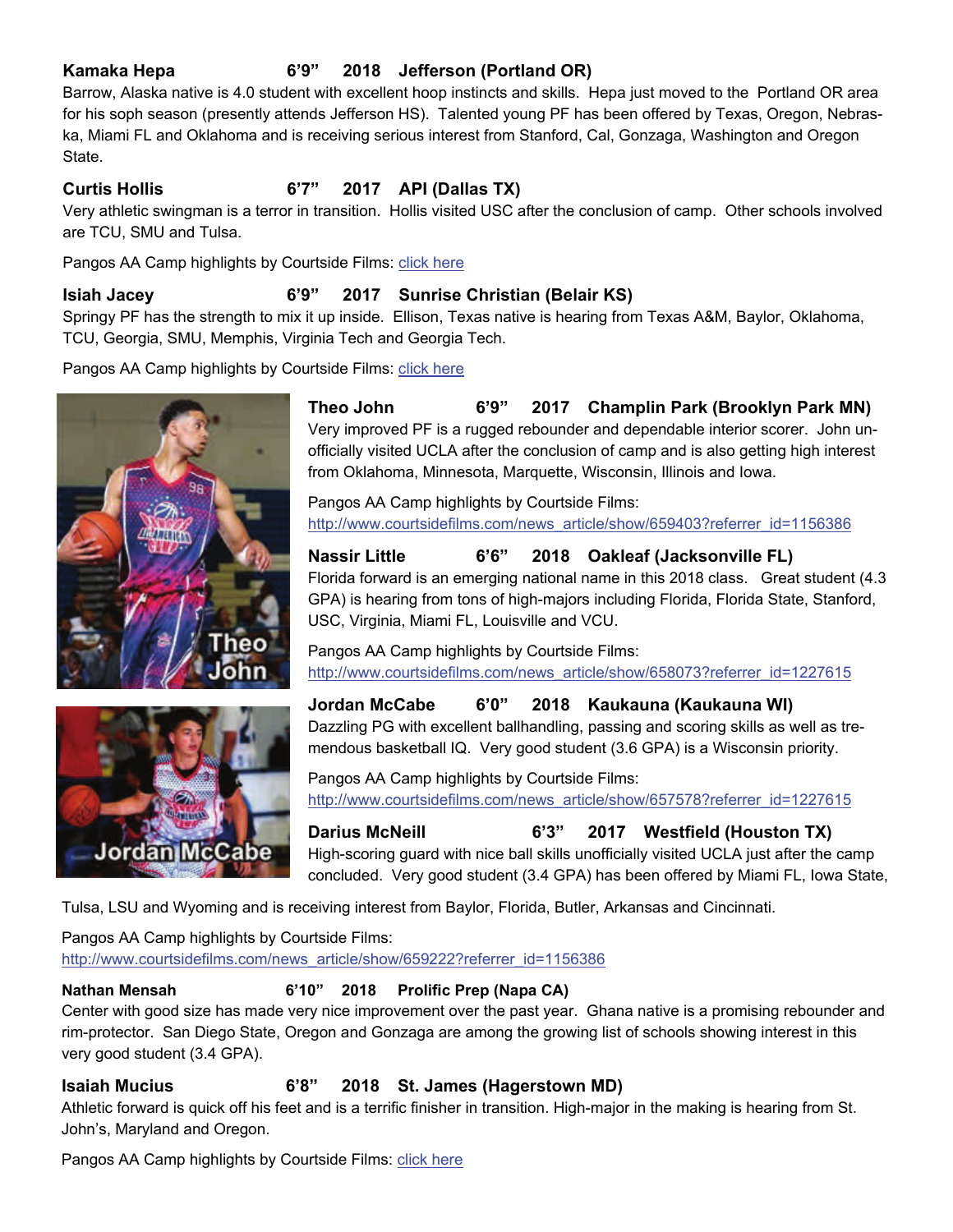# **Ricky "Doc" Nelson 6'1" 2017 Episcopal (Houston TX)**

Quick PG has very good ball skills and is excellent at setting table for teammates.

#### Pangos AA Camp highlights by Courtside Films:

http://www.courtsidefilms.com/news\_article/show/659483?referrer\_id=1156386

#### **RJ Nembhard 6'4" 2017 Keller (Keller TX)**

Versatile lead guard that can score in a variety of ways. Very good student (3.5 GPA) is hearing from Texas, Oklahoma, Oklahoma State and Texas A&M.

Pangos AA Camp highlights by Courtside Films:

http://www.courtsidefilms.com/news\_article/show/658970?referrer\_id=1227615

#### **David Nickelberry 6'7" 2017 Windermere Prep (Windermere FL)**

Big wing and very underrated passer was invited to USA Basketball U18 tryouts. David has been offered by Texas, Florida and Florida State.

Pangos AA Camp highlights by Courtside Films:

[http://www.courtsidefilms.com/news\\_article/show/660643?referrer\\_id=1156386](http://www.courtsidefilms.com/news_article/show/660643?referrer_id=1156386C:\Users\Scott%20Anderson.SCOTT-PC\Documents\ArcSoft%20MediaConverter)

#### **Miles Norris 6'9" 2018 Mater Dei Catholic (Chula Vista CA)**

Young pogo-stick forward with great bounce continues to develop at a good rate and his consistency has improved. Elite high-major prospect is a Pac-12 priority and was invited to USA Basketball U17 Team Tryouts in Colorado Springs.

Pangos AA Camp highlights by Courtside Films:

[http://www.courtsidefilms.com/news\\_article/show/657636?referrer\\_id=1227615](http://www.courtsidefilms.com/news_article/show/657636?referrer_id=1227615C:\Users\Scott%20Anderson.SCOTT-PC\Documents\ArcSoft%20MediaConverter)

#### **Tyler Polley 6'8" 2017 Sagemont School (Ft. Lauderdale FL)**

Slender perimeter forward is long and mobile and has excellent range on his jump shot. Schools showing interest include Tennessee, Maryland, Florida State, Wake Forest. Georgia Tech, Temple, Xavier, TCU and Central Florida.

Pangos AA Camp highlights by Courtside Films:

[http://www.courtsidefilms.com/news\\_article/show/656170?referrer\\_id=1227615](http://www.courtsidefilms.com/news_article/show/656170?referrer_id=1227615C:\Users\Scott%20Anderson.SCOTT-PC\Documents\ArcSoft%20MediaConverter)

#### **Christian Popoola Jr. 6'3" 2017 Bishop Gorman (Las Vegas NV)**

Strong lefty combo-guard can finish above the rim as well as dial in from deep outside the 3-point arc. Outstanding student (3.7 GPA).

Pangos AA Camp highlights by Courtside Films:

[http://www.courtsidefilms.com/news\\_article/show/657797?referrer\\_id=1227615](http://www.courtsidefilms.com/news_article/show/657797?referrer_id=1227615C:\Users\Scott%20Anderson.SCOTT-PC\Documents\ArcSoft%20MediaConverter)

#### **Jontay Porter 6'10" 2018 Father Tolten (Columbia MO)**

Very underrated rising junior has excellent scoring skills and the body of a young Wayman Tisdale. Older brother Michael gets lion-share of the current attention in the Porter household but don't sleep on Jontay who will be a very important piece of the future for Lorenzo Romar's Washington Huskies. Terrific student (4.0 GPA) followed up his fine play here with an impressive performance at the Nike Elite 100 Camp in St. Louis MO the next weekend.

Pangos AA Camp highlights by Courtside Films: [click here](http://www.courtsidefilms.com/news_article/show/660625?referrer_id=115638C:\Users\Scott%20Anderson.SCOTT-PC\Documents\ArcSoft%20MediaConverter)

#### **CJ Roberts 6'2" 2017 Richland (North Richland Hills TX)**

Confident combo-guard is a big-time scorer than can hurt defenses from beyond the 3 point arc as well as finish above the rim. Schools in the mix for Roberts include TCU, SMU, Miami FL, South Carolina, Rutgers, Baylor, Virginia Tech and Rhode Island.

Pangos AA Camp highlights by Courtside Films: [click here.](http://www.courtsidefilms.com/news_article/show/659201?referrer_id=1227615%20C:\Users\Scott%20Anderson.SCOTT-PC\Documents\ArcSoft%20MediaConverter)

#### **Solomon Ruddell 7'0" 2017 Hill School (PA)**

Skilled center with very good hands can score in the paint. Very good student (3.6 GPA) runs well for a 7-footer. Stanford, Oregon State, Washington State, Harvard, Vanderbilt, Tennessee and Wake Forest are among the many schools keeping track.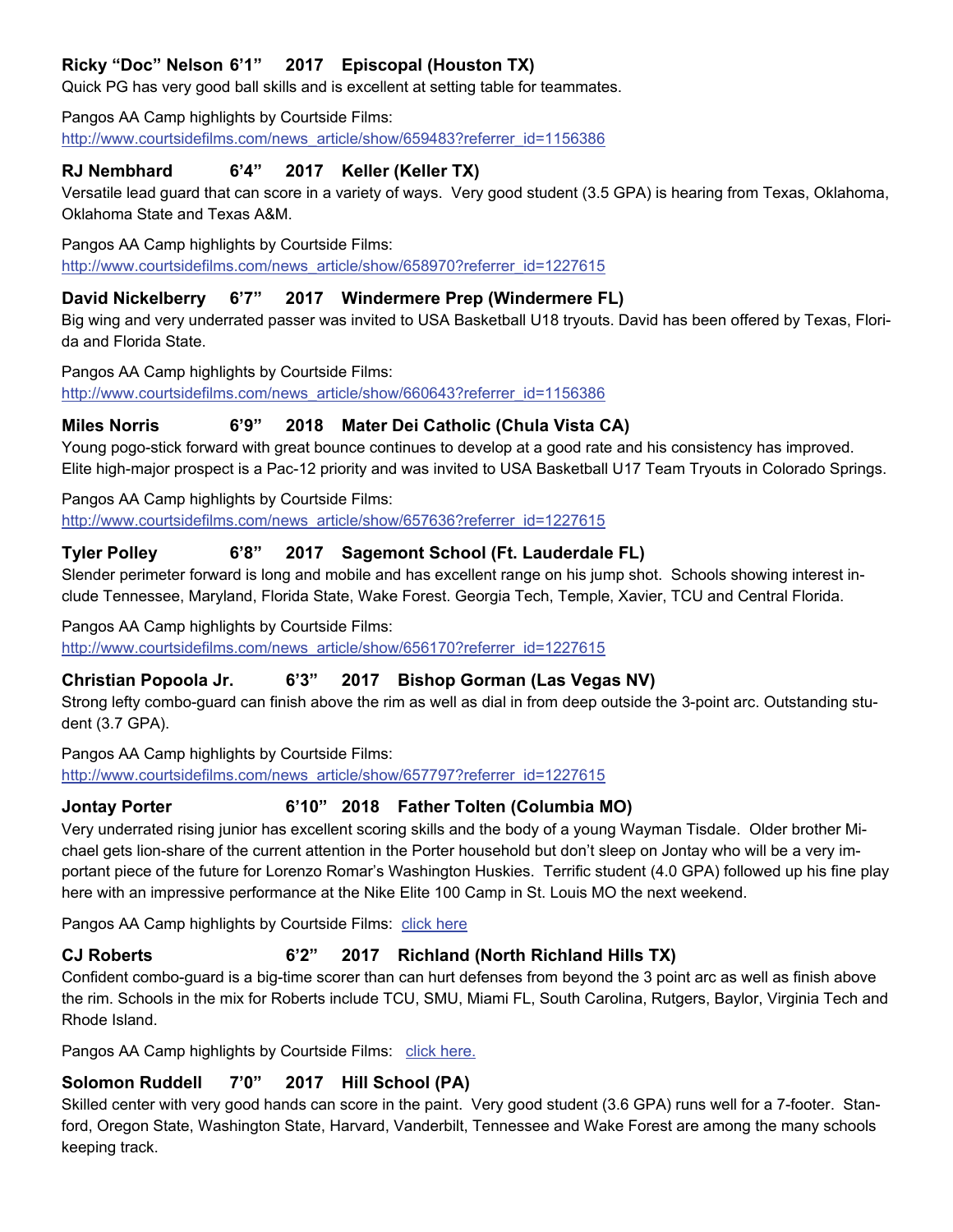### **Kevin Samuel 6'10" 2017 RCHA (Houston TX)**

Very promising interior player with size is still an offensive work in progress but is an excellent rim protector and rebounder with very nice long-term potential. Samuel unofficially visited UCLA after the conclusion of camp and is also getting attention from Baylor, Oklahoma, Oklahoma State, Virginia, Tech, Texas, Houston and Nebraska. Pangos AA Camp highlights by Courtside Films: http://www.courtsidefilms.com/news\_article/show/659546?referrer\_id=1156386

#### **Jordan Schakel 6'6" 2017 Bishop Montgomery (Torrance CA)**

Big wing with legitimate 3-point range is a terrific student (4.2 GPA). Confidence in his perimeter stroke is 2nd to none on West Coast. Hearing from Cal, San Diego State and Rice.

Pangos AA Camp highlights by Courtside Films:

http://www.courtsidefilms.com/news\_article/show/659337?referrer\_id=1156386







### **Chris Smith 6'8" 2018 Country Day (Ft. Worth TX)**

Long and athletic hybrid-forward that is oozing with potential and can impact the game at both ends. Will play upcoming junior season at Huntington Prep (WV).

Pangos AA Camp highlights by Courtside Films: http://www.courtsidefilms.com/news\_article/show/659051?referrer\_id=1227615

### **Cassius Stanley 6'5" 2019 Harvard-Westlake (North Hollywood CA)**

Stanley's camp time was limited due to H-W Finals preparation but he still vibrantly displayed why he is among the elite of the elite of the 2019 class. Hyper-athletic lead guard with ballhandling skills and shooting range make him a tough match-up for opposing defenses to say the least. Top 5 player in the national 2019 class.

Pangos AA Camp highlights by Courtside Films: [click here](http://www.courtsidefilms.com/news_article/show/658087?referrer_id=1227615C:\Users\Scott%20Anderson.SCOTT-PC\Documents\ArcSoft%20MediaConverter) 

# **Jarvis Thomas 6'8" 2018 Orono (Orono MN)**

Another talented young forward with a huge growth plate. Very versatile player rebounds well outside his area and can defend to the 3-point line. Good student (3.3 GPA) is built like a young Aaron Gordon (Arizona/Orlando Magic) and finishes with a springy bounce.

Pangos AA Camp highlights by Courtside Films: click here

### **Donnie Tillman 6'6" 2017 Findlay Prep (Henderson NV)**

Blue-collar and hardnosed forward is productive each time he takes the floor. Detroit MI native is an assertive rebounder and consistent interior scorer. NBPA Camp invitee.

Pangos AA Camp highlights by Courtside Films: http://www.courtsidefilms.com/news\_article/show/657571?referrer\_id=1227615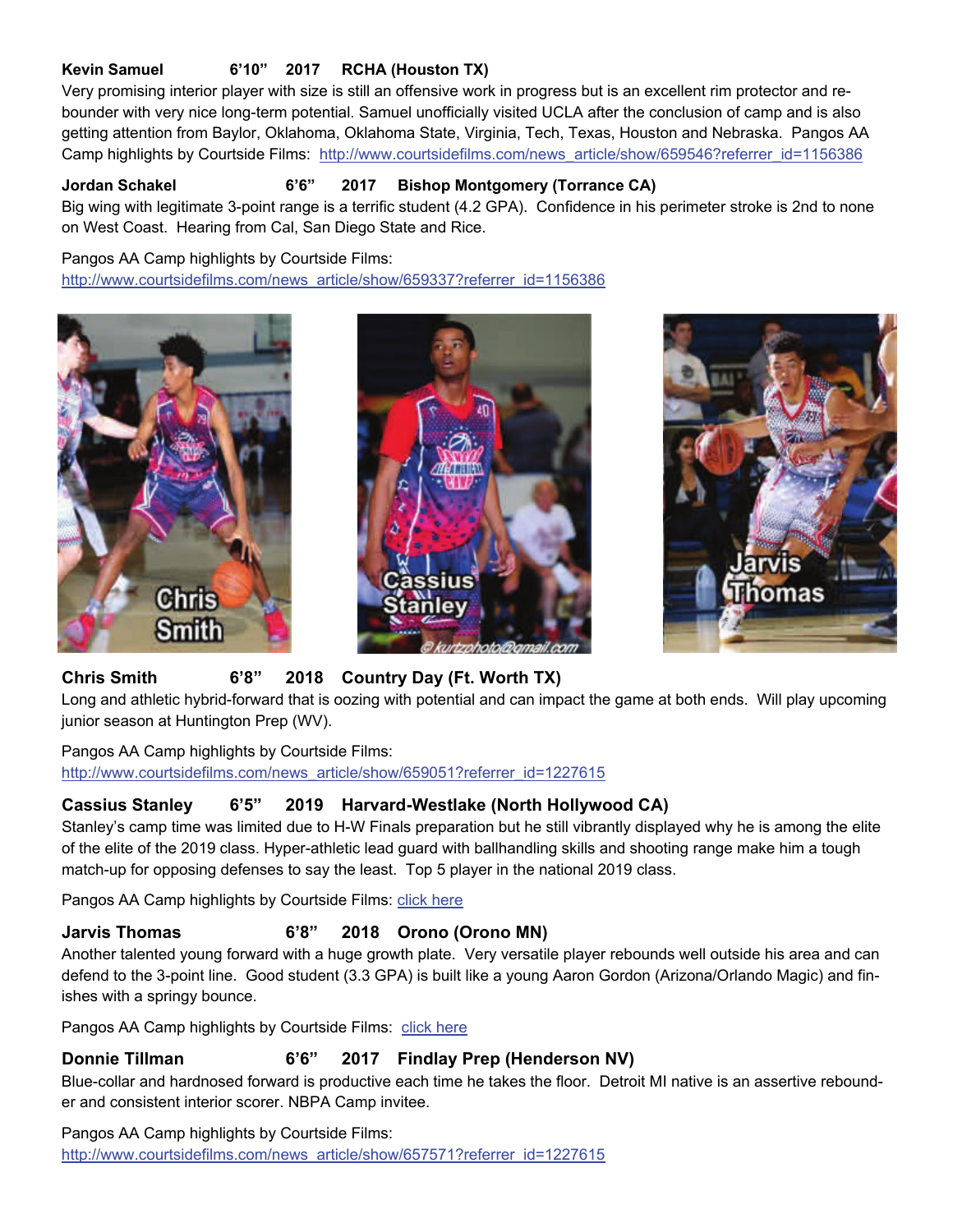# **Walter Whyte 6'5" 2017 St. Luke's (New Canaan CT)**

Whyte was a revelation at last year's camp and he did not disappoint this year either. Strong WF that can finish through contact. Good student (3.3 GPA) looks to be a A-10 and lower end Big East target.

#### Pangos AA Camp highlights by Courtside Films:

http://www.courtsidefilms.com/news\_article/show/659253?referrer\_id=1156386



#### **Brandon Williams 6'1" 2018 Crespi (Encino CA)**

Quick and shifty PG had his 3-point stroke in full effect here. Averaged 16.5 ppg at the camp with a high game of 23 points. Brandon has plenty of Pac-12 options at this point of his recruiting including Arizona, UCLA and Cal.

Pangos AA Camp highlights by Courtside Films: http://www.courtsidefilms.com/news\_article/show/656615?referrer\_id=1227615

**Sidney Wilson 6'7" 2017 St. Raymond's (New York NY)** Athletic and wiry swingman can finish with authority at the rim. Excellent student (3.8 GPA) is hearing from Indiana, St. John's, Minnesota and New Mexico.

Pangos AA Camp highlights by Courtside Films: http://www.courtsidefilms.com/news\_article/show/658745?referrer\_id=1227615

# **Pangos AA Camp Honorable Mention\***

Players not selected to all-star games but were good enough to be selected and deserve special recognition (in alphabetical order)

| <b>Timmy Allen</b>     | 6'5"  | 2018 | Desert Ridge (Mesa AZ)/3.8 GPA         |
|------------------------|-------|------|----------------------------------------|
| Evan Battey            | 6'7'' | 2017 | Villa Park (Villa Park CA)             |
| <b>Riley Battin</b>    | 6'8"  | 2018 | Oak Park (Oak Park CA)/3.7 GPA         |
| Jamal Bey              | 6'6'' | 2018 | Bishop Gorman (Las Vegas NV)/3.2 GPA   |
| <b>Tyler Bey</b>       | 6'7"  | 2017 | Middlebrooks Academy (Los Angeles CA)  |
| Robert Brown           | 6'8"  | 2017 | API (Dallas TX)                        |
| Jalen Carey            | 6'3'' | 2018 | Immaculate Conception (New York NY)    |
| <b>Tyreke Chambers</b> | 6'1"  | 2019 | Christ the King (New York NY)          |
| <b>Virshon Cotton</b>  | 6'0'' | 2017 | Rufus King (Milwaukee WI)              |
| Maka Ellis             | 6'5"  | 2018 | Sierra Vista (Las Vegas NV)/3.7 GPA    |
| <b>Tony Goodwin</b>    | 6'5"  | 2018 | Johnson (North Bethesda MD)/4.0 GPA    |
| Jacobi Gordon          | 6'7"  | 2018 | Home School (Houston TX)/3.7 GPA       |
| <b>Bryce Hamilton</b>  | 6'2"  | 2018 | Pasadena (Pasadena CA)/3.3 GPA         |
| Royce Hamm             | 6'8"  | 2017 | Aldine Davis (Houston TX)/3.2 GPA      |
| <b>Blake Harris</b>    | 6'3'' | 2017 | Word of God (Raleigh NC)               |
| Jacob Hughes           | 6'11" | 2017 | El Dorado (Yorba Linda CA)             |
| Antwann Jones          | 6'5"  | 2018 | Oak Ridge (Orlando FL)                 |
| Maxwell Lorca-Lloyd    | 6'9'' | 2019 | Northfield Mt Hermon (Gill MA)/3.4 GPA |
| Damari Milstead        | 6'3'' | 2017 | Moreau Catholic (Hayward CA)/3.2 GPA   |
| Justin Minaya          | 6'6'' | 2017 | Northern Valley Old Tappan (NJ)        |
| Eric "Isaiah" Mobley   | 6'8"  | 2019 | Rancho Christian (Temecula CA)/4.0 GPA |
| Harold Moore           | 6'5"  | 2017 | Westchester (Los Angeles CA)           |
|                        |       |      |                                        |